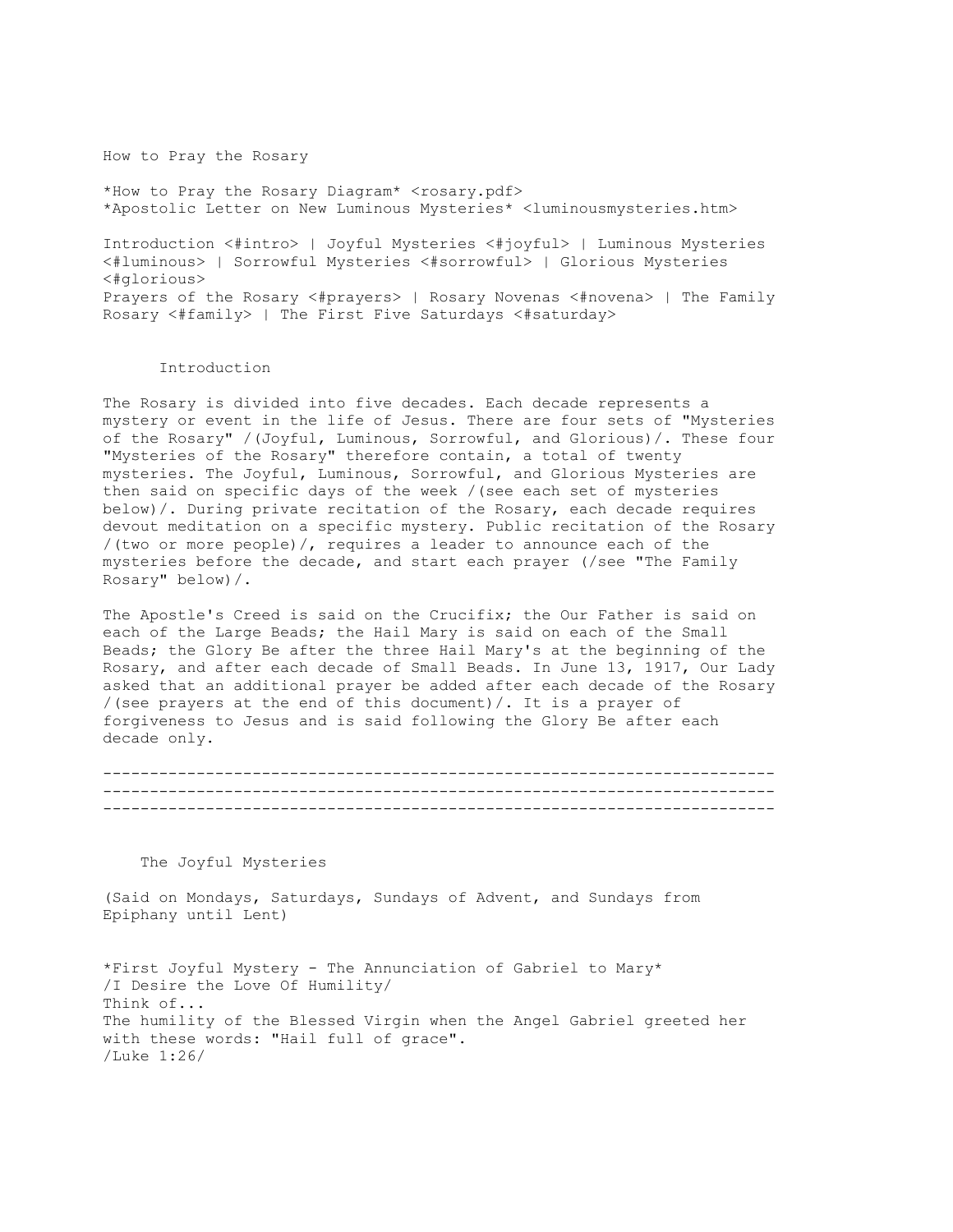\*Second Joyful Mystery - The Visitation of Mary to Elizabeth\* /I Desire Charity Toward My Neighbor/ Think of... Mary's charity in visiting her cousin Elizabeth and remaining with her for three months before the birth of John the Baptist. /Luke 1:39/ \*Third Joyful Mystery - The Birth of Jesus\* /I Desire the Love of God/ Think of... The poverty, so lovingly accepted by Mary when she placed the Infant Jesus, our God and Redeemer, in a manger in the stable of Bethlehem. /Luke 2:1/ \*Fourth Joyful Mystery - The Presentation of Jesus in the Temple\* /I Desire a Spirit of Sacrifice/ Think of... Mary's obedience to the law of God in presenting the Child Jesus in the Temple. /Luke 2:22/ \*Fifth Joyful Mystery - Finding Jesus in the Temple\* /I desire Zeal For The Glory Of God/ Think of... The deep sorrow with which Mary sought the Child Jesus for three days, and the joy with which she found Him in the midst of the Teachers of the Temple. /Luke 2:41/ ------------------------------------------------------------------------ ------------------------------------------------------------------------ ------------------------------------------------------------------------ The Sorrowful Mysteries (Said on Tuesdays, Fridays, and daily from Ash Wednesday until Easter Sunday) \*First Sorrowful Mystery - Agony of Jesus in the Garden\* /I Desire True Repentance for My Sins/ Think of... Our Lord Jesus in the garden of Gethsemani, suffering a bitter agony for our sins. /Matthew 26:36/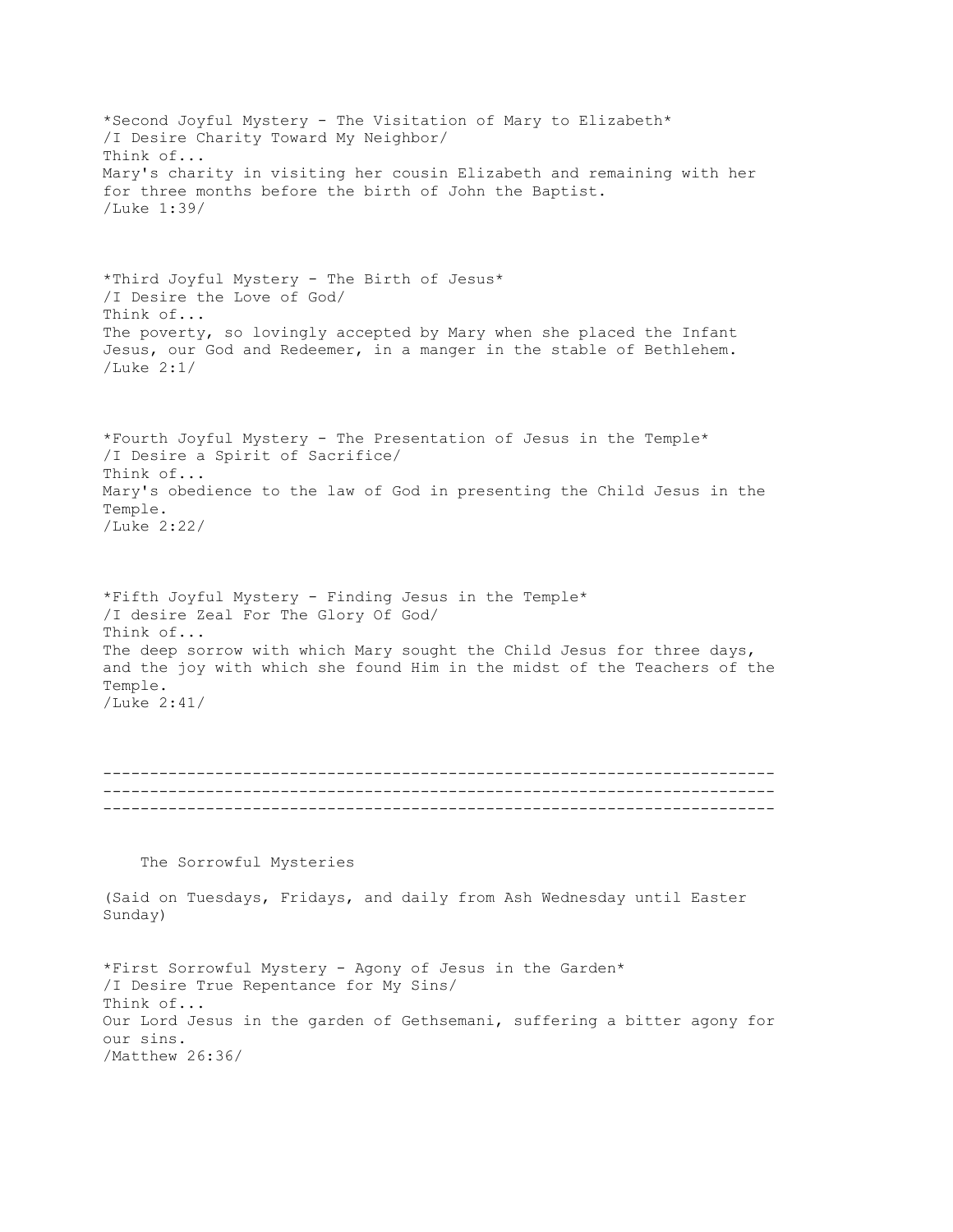\*Second Sorrowful Mystery - Jesus is Scourged at the Pillar\* /I Desire a Spirit of Mortification/ Think of... The cruel scourging at the pillar that our Lord suffered; the heavy blows that tore His flesh. /Matthew 27:26/ \*Third Sorrowful Mystery - Jesus is Crowned With Thorns\* /I Desire Moral Courage./ Think of... The crown of sharp thorns that was forced upon our Lord's Head and the patience with which He endured the pain for our sins. /Matthew 27:27/ \*Fourth Sorrowful Mystery - Jesus Carries His Cross\* /I Desire the Virtue of Patience/ Think of... The heavy Cross, so willingly carried by our Lord, and ask Him to help you to carry your crosses without complaint. /Matthew 27:32/ \*Fifth Sorrowful Mystery - The Crucifixion of Jesus\* /I Desire the Grace of Final Perseverance/ Think of... The love which filled Christ's Sacred Heart during His three hours' agony on the Cross, and ask Him to be with you at the hour of death. /Matthew 27:33/ ------------------------------------------------------------------------ ------------------------------------------------------------------------ ------------------------------------------------------------------------ The Glorious Mysteries (Said on Wednesdays, and Sundays throughout the year) \*First Glorious Mystery - The Resurrection of Jesus\* /I Desire a Strong Faith/ Think of... Christ's glorious triumph when, on the third day after His death, He arose from the tomb and for forty days appeared to His Blessed Mother and to His disciples. /John 20:1/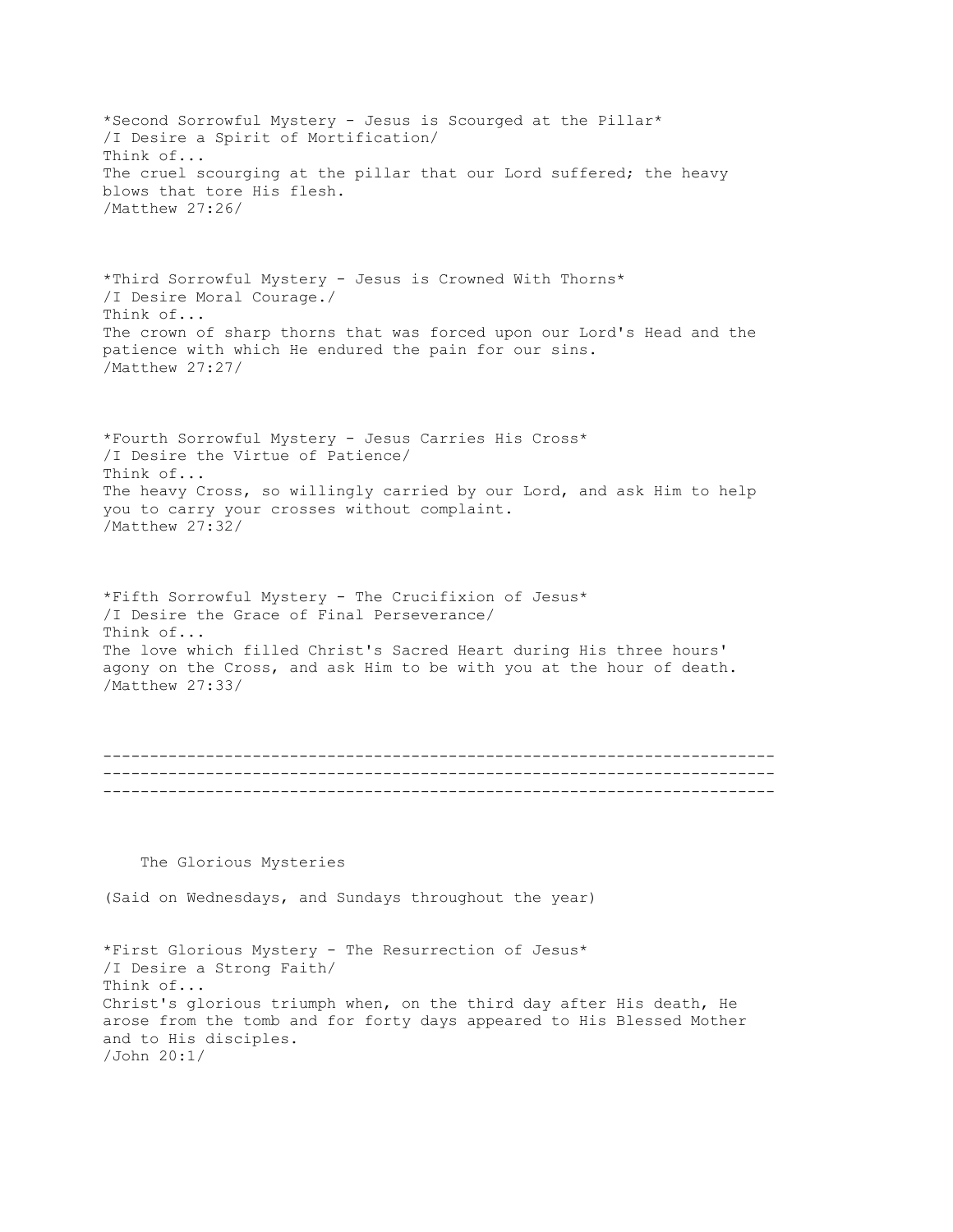\*Second Glorious Mystery - The Ascension of Jesus\* /I Desire the Virtue of Hope/ Think of... The Ascension of Jesus Christ, forty days after His glorious Resurrection, in the presence of Mary and His disciples. /Luke 24:36/ \*Third Glorious Mystery - The Descent of the Holy Spirit at Pentecost\* /I Desire Zeal for the Glory of God/ Think of... The descent of the Holy Spirit upon Mary and the Apostles, under the form of tongues of fire, in fulfillment of Christ's promise. /Acts 2:1/ \*Fourth Glorious Mystery - The Assumption of Mary into Heaven\* /I Desire the Grace of a Holy Death/ Think of... The glorious Assumption of Mary into Heaven, when she was united with her Divine Son. \*Fifth Glorious Mystery - The Coronation of Mary as Queen of Heaven and Earth\* /I Desire a Greater Love for the Blessed Virgin Mary/ Think of... The glorious crowning of Mary as Queen of Heaven by her Divine Son, to the great joy of all the Saints. ------------------------------------------------------------------------ ------------------------------------------------------------------------ ------------------------------------------------------------------------ The Luminous Mysteries (Said on Thursdays throughout the year)

\*First Luminous Mystery - The Baptism of Jesus in the River Jordan\* And a voice came from the heavens, saying, "This is my beloved Son, with whom I am well pleased." /Matthew 3:17/

\*The Second Luminous Mystery - The Wedding at Cana, Christ Manifested\* Jesus did this as the beginning of his signs in Cana in Galilee and so revealed his glory, and his disciples began to believe in him. /John 2:11/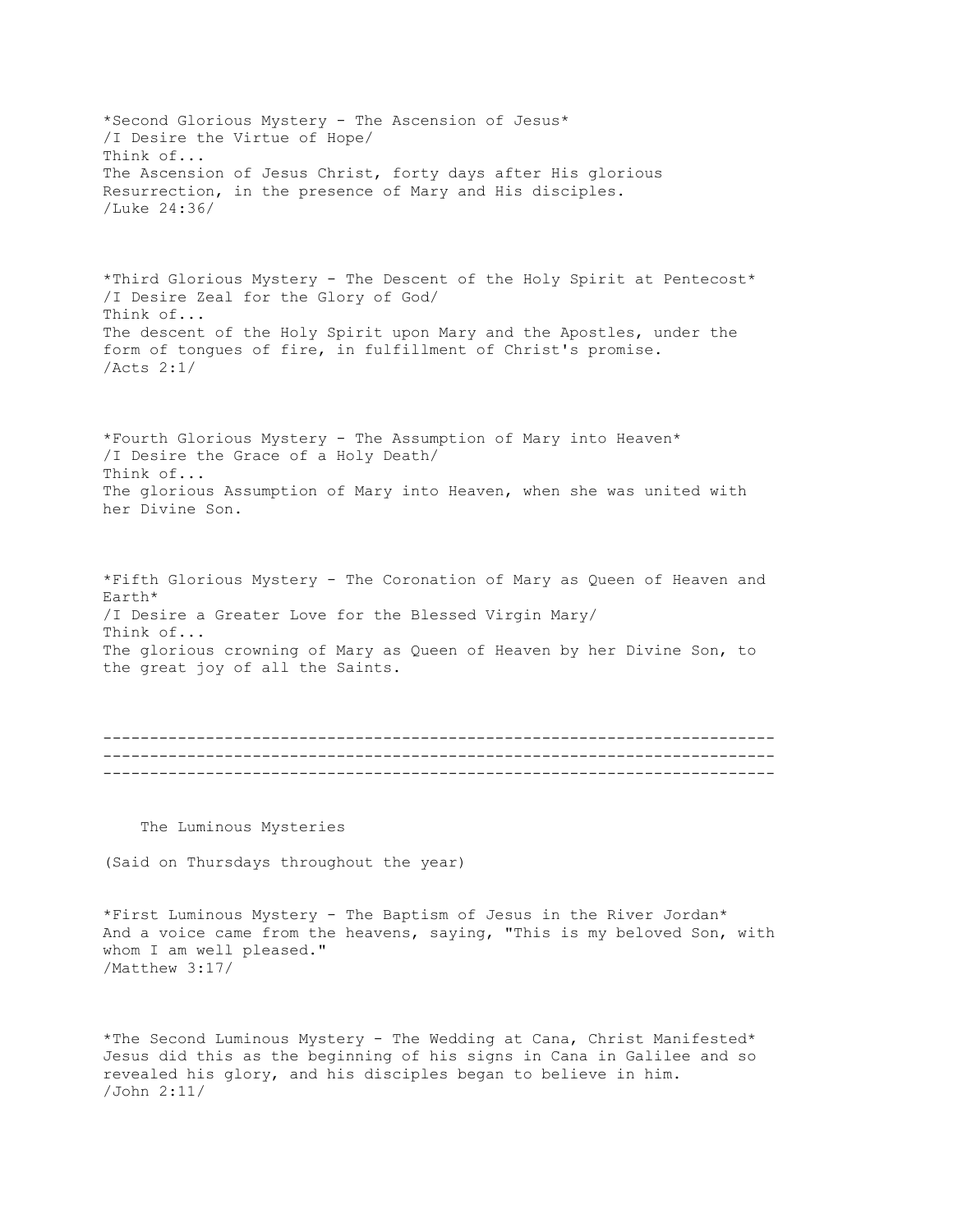\*The Third Luminous Mystery - the Proclamation of the Kingdom of God\* Jesus came to Galilee proclaiming the gospel of God: "This is the time of fulfillment. The kingdom of God is at hand. Repent, and believe in the gospel." /Mark 1:15/

\*The Fourth Luminous Mystery - The Transfiguration of Jesus\* And he was transfigured before them; his face shone like the sun and his clothes became white as light. /Matthew 17:2/

\*The Fifth Luminous Mystery - The Last Supper, the Holy Eucharist\* While they were eating, Jesus took bread, said the blessing, broke it, and giving it to his disciples said, "Take and eat; this is my body." Then he took a cup, gave thanks, and gave it to them, saying, "Drink from it, all of you, for this is my blood of the covenant, which will be shed on behalf of many for the forgiveness of sins. /Matthew 26:26/

------------------------------------------------------------------------ ------------------------------------------------------------------------ ------------------------------------------------------------------------

Prayers of the Rosary

\*Prayer Before The Rosary\*

Queen of the Holy Rosary, you have designed to come to Fatima and Medjugorje, to reveal to the three shepherd children and six visionaries, the treasures of grace hidden in the Rosary. Inspire my heart with a sincere love of this devotion, in order that by meditating on the Mysteries of our Redemption which are recalled in it, I may obtain peace for the world, the conversion of sinners, and the favor which I ask of you in this Rosary (/Mention your request/). I ask it for the greater glory of God, for your own honor, and for the good of souls, especially for my own. Amen.

\*The Our Father:\*

Our Father who art in heaven, hallowed be Thy name; Thy kingdom come; Thy will be done on earth as it is in Heaven. Give us this day our daily bread; and forgive us our trespasses as we forgive those who trespass against us; and lead us not into temptation, but deliver us from evil. Amen.

\*The Hail Mary:\*

Hail Mary, full of grace! the Lord is with thee; blessed are thou among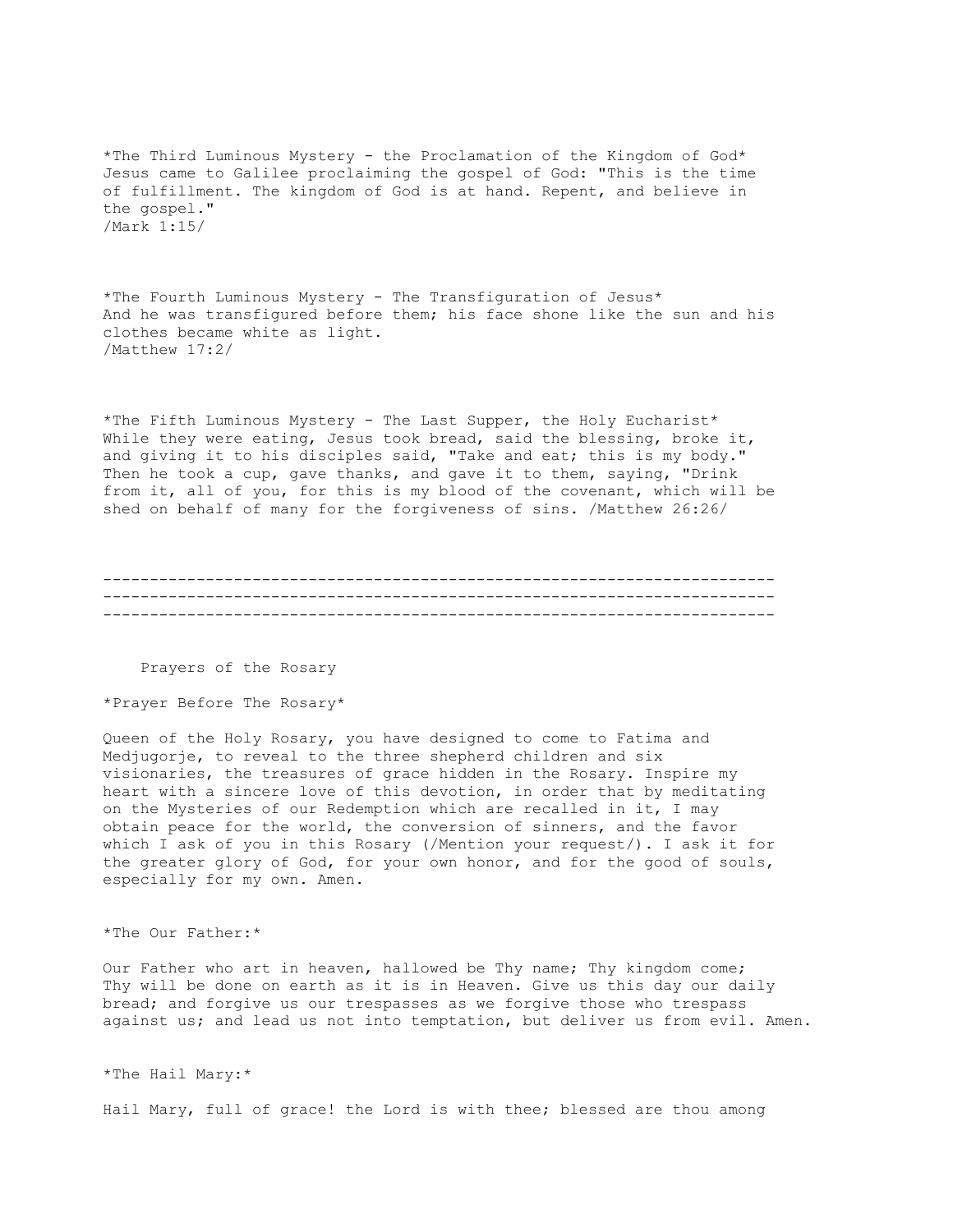women, and blessed is the fruit of thy womb, Jesus. Holy Mary, Mother of God, pray for us sinners now and at the hour of our death. Amen.

\*Glory be to the Father:\*

Glory be to the Father, and to the Son, and to the Holy Spirit. As it was in the beginning, is now, and ever shall be, world without end. Amen.

\*Prayer to Jesus Requested By Our Lady\*

O My Jesus, forgive us our sins, save us from the fires of hell, take all souls to Heaven, and help especially those most in need of Your mercy.

\*The Apostles' Creed:\*

I believe in God, the Father Almighty, Creator of Heaven and earth; and in Jesus Christ His only Son, Our Lord; who was conceived by the Holy Spirit, born of the Virgin Mary, suffered under Pontius Pilate, was crucified, died and was buried. He descended into Hell; the third day He arose again from the dead; He ascended into Heaven, and is seated at the right hand of God, the Father Almighty; from thence He shall come to judge the living and the dead. I believe in the Holy Spirit, the Holy Catholic Church, the communion of Saints, the forgiveness of sins, the resurrection of the body, and life everlasting. Amen.

\*Hail Holy Queen:\*

Hail! Holy Queen, Mother of Mercy, our life, our sweetness and our hope. To you do we cry, poor banished children of Eve. To you do we send up our sighs, mourning and weeping in this valley of tears. Turn then, O most gracious advocate, your eyes of mercy towards us; and after this our exile, show unto us the blessed fruit of your womb, Jesus. O clement! O loving! O sweet Virgin Mary!

Pray for us, O Holy Mother of God, that we may be made worthy of the promises of Christ.

\*Prayer After The Rosary\*

O God, whose only-begotten Son, by His life, death and resurrection, has purchased for us the rewards of eternal life; grant, we beseech Thee, that, meditating upon these mysteries of the Most Holy Rosary of the Blessed Virgin Mary, we may imitate what they contain and obtain what they promise, through the same Christ our Lord. Amen.

------------------------------------------------------------------------

## Rosary Novenas

Religious devotion, public or private, for the duration of nine days to gain special graces, is called a Novena. Those who perform it with a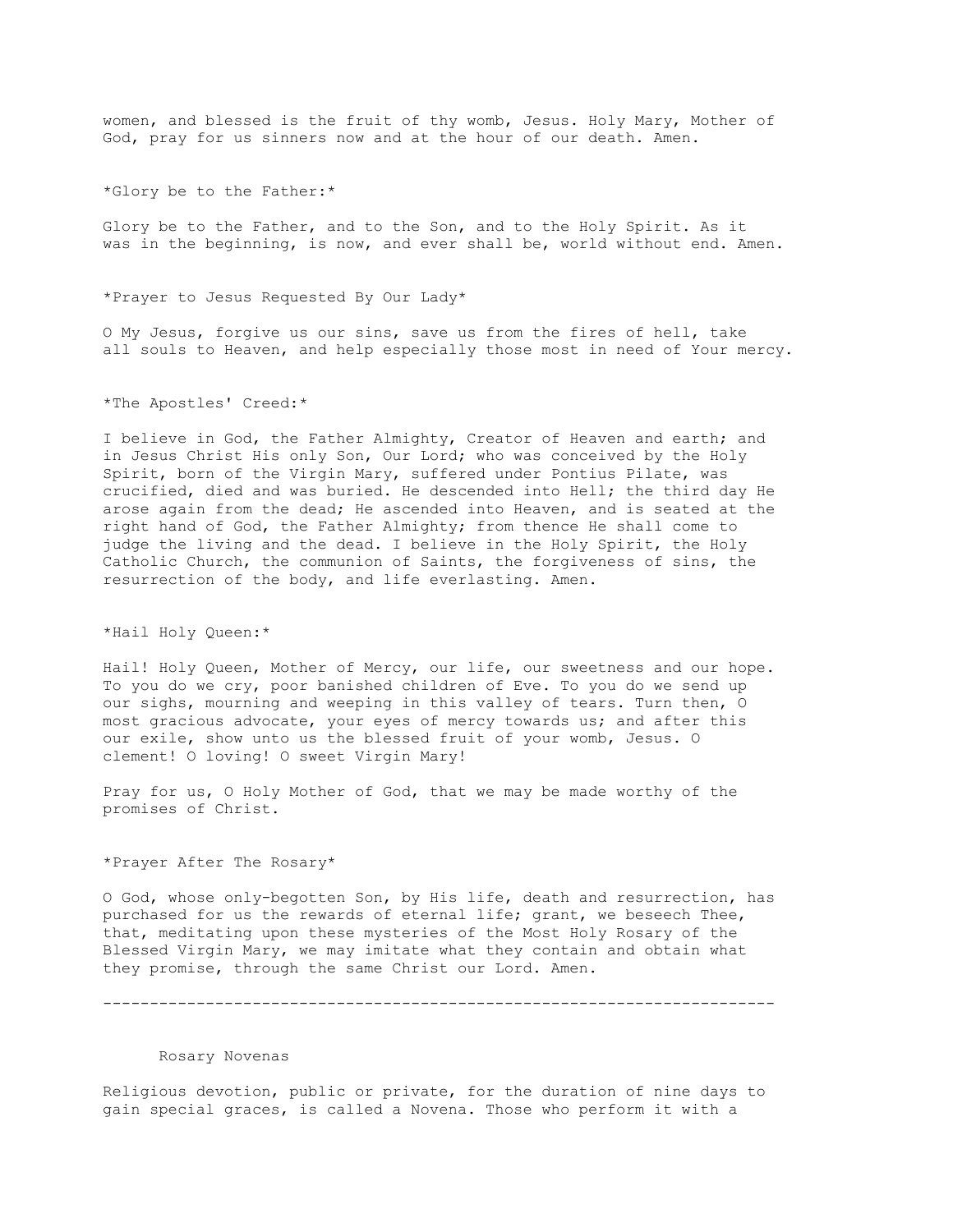lively hope of having their request granted, and with perfect faith and resignation if it be refused, may be assured that Christ will grant some grace or blessing. This requires an understanding that in His infinite wisdom and mercy, He may refuse the particular favor which is requested.

Novenas originated in imitation of the Apostles who were gathered together in prayer for nine days from the time of Our Lord's Ascension (to Heaven) until Pentecost Sunday (the descent of the Holy Spirit).

This practice of saying the Rosary nine times in the form of the Rosary Novena in /petition or thanksgiving/, is another way of heeding Our Lady's request to /Pray the Rosary/.

The 54 Day Novena Devotion which originated in 1884 at the Sanctuary of Our Lady of the Rosary of Pompei, consists of the daily recitation of five decades of the Rosary (one complete Mystery: Joyful, Sorrowful, or Glorious) for twenty-seven days in /petition/ and five decades for twenty-seven additional days in /thanksgiving/. You will actually be making three Novenas /in petition for a particular favor/ and three Novenas /in thanksgiving for a particular favor/.

\*1st\* day say the 5 Joyful Mysteries \*2nd\* day say the 5 Luminous Mysteries \*3rd\* day say the 5 Sorrowful Mysteries \*4th\* day say the 5 Glorious Mysteries \*5th\* day begin again the 5 Joyful Mysteries, etc.

The Family Rosary

\*The Family That Prays Together... Stays Together.\*

The family Rosary is the Rosary recited aloud together, by as many of the family and their friends as can be present. Any family (two or more people) may say the Family Rosary in any suitable place and at any time.

------------------------------------------------------------------------

A leader says aloud the first part of each prayer; a second person or group of persons answers aloud the second part of the prayer.

To begin the Family Rosary, all hold the Crucifix of their Rosary in the right hand and make the Sign of the Cross.

The leader begins the Apostles' Creed and proceeds through the rest of the Rosary as shown on Page 2. The leader announces the Mystery before each decade. Five decades (one complete Mystery: Joyful, Sorrowful, or Glorious) should be recited each day.

------------------------------------------------------------------------

 The Five First Saturdays \*Mary's Great Promise at Fatima -\*